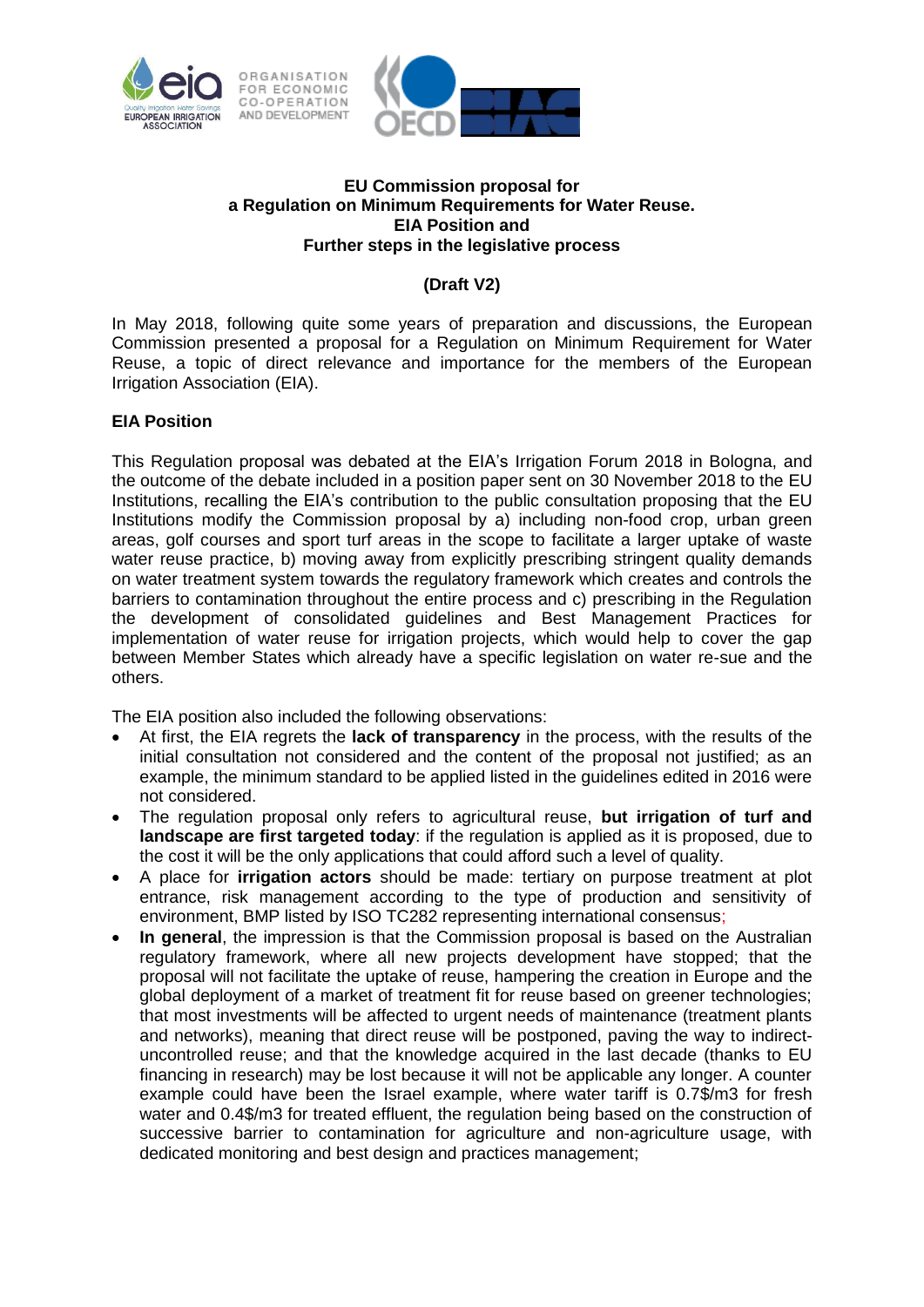



- **Extra-cost of depuration**: Compliance with the Regulation as proposed would require an extra depuration cost estimated around0.5 to 0.8 $\epsilon/m^3$ . Part of the treatment could be supported by agriculture but not all. For example, for micro-pollutants, overprecautionary rules are made necessary by societal demand, that is the first level polluter. It may be more effective to forbid products and medicines that could not be removed by common waste water treatment methods. Such high costs would result in limiting water to high income activities (irrigation of golf, urban landscape…), not to agriculture. In addition, stringent rules require a more careful/costly administrative control that is not affordable.
- **Energy costs**: tertiary treatment as required by the draft regulation should increase energy cost by 50 to 200% from actual;
- **Risk analysis**: it is a good path to follow, if it is described, to manage the different barriers to contaminations. The World Health Organisation (WHO) method is the most balanced, keeping a treatment level that makes sense with the type of production and associated hazards. It remains that many of the pathogens that should be analysed are not properly known in terms of dose-response, making it necessary to apply to generalise pathogens management despite differences in contamination characteristics. The farmer should be involved in the management of the safety chain and not excluded from the chain of responsibilities.
- **Monitoring and practices** are keys of risk management chain, but they have to be feasible technically, financially and administratively. The questions around operation of such regulation are not addressed in the proposal as it stands. Monitoring for safety is based on rules that do not rely on proven epidemiology risks (e.g. based on Escherichia coli (E. coli) which is an indication, not a risk). Risk management: need to integrate the barriers made by soil and plant in addition to treatment, based on real data and adapted to local conditions;
- **Circular economy of water and nutrients** is in all policy makers minds and is justified in terms of energy balance. However, the proposal will cancel any nutrient benefits, and will result in enhanced energy use for treatment, compared to disposal in the environment, and in fertilizers production instead of recovery.
- Regarding **micro-pollutants**, a lot of pressure is made to enlarge the list, but it is impossible to manage treatment for many of them at reasonable cost;
- Regarding **food safety**, instead of referring to source of water, in which heavy metals are not listed, it should refer to quality of water. And instead of asking monitoring pharmaceutical that could not be treated it should be asked to remove it from the market;

## **Steps towards the adoption of the Regulation**

The Commission proposal was discussed by both the European Parliament (adoption of the Bonafé Report in February 2019) and the EU Council of Ministers, which agreed upon a socalled [general approach](https://data.consilium.europa.eu/doc/document/ST-10278-2019-INIT/en/pdf) at its meeting on 27 June last.

This general approach is the result of negotiations between the Member States. In order to be finally adopted, the text has now to go through another negotiation process between the European Parliament (which will use as a basis its report adopted in February) and the Council, with the support of the Commission as "honest broker" - the "trilogue negotiations". The objective is for the European Parliament and the European Commission to finally agree on a common text which then will become an EU Regulation and applicable directly in all Member States. Whereas many Regulations apply shortly after their adoption,

Following the European election in May and the re-organisation of the European Parliament, these negotiations will start in the Autumn, after the designation of a new Rapporteur. Ms Simona Bonafè, who was Rapporteur in the previous Parliament, was re-elected as Member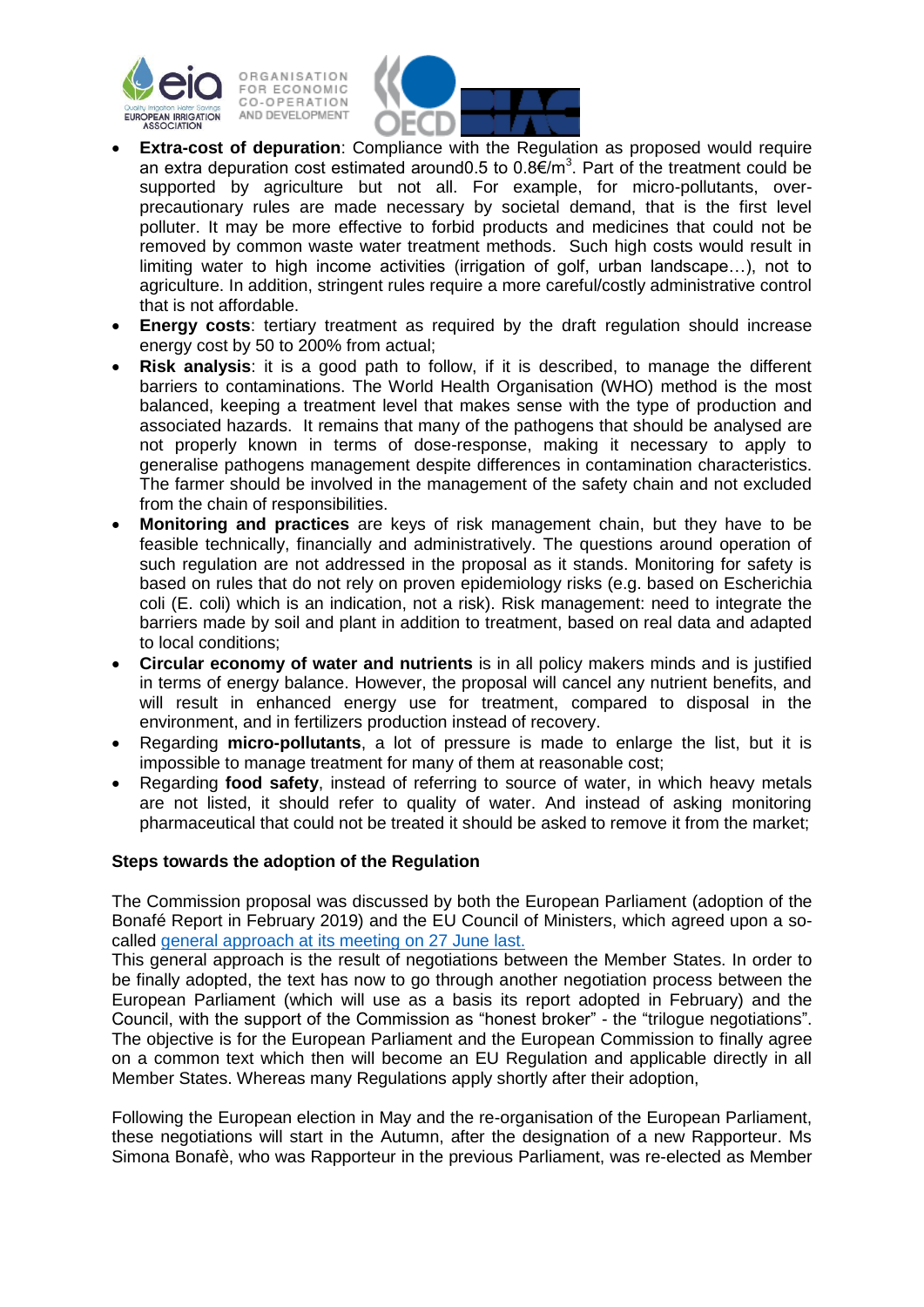

of the European Parliament but it has not been confirmed yet if she will continue to work on this file.

In its general approach, the Council keeps the overall objective set by the Commission in its initial proposal, which is to address water scarcity by defining criteria for the use of treated urban waste water for irrigation purposes. The Commission estimated that the new Regulation could increase water re-use from 1.7 billion  $m<sup>3</sup>$  to 6.6 billion  $m<sup>3</sup>$  per year. It did not follow the European Parliament's more ambitious position that extended the scope of the Regulation to turf and landscape.

The other key elements of the Council's general approach are the following:

- Emphasis is made on the flexibility of the Regulation. Not all Member States have existing legal instruments or standards for managing the re-use of water, and therefore the Council's general approach allows the possibility for Member States to introduce the content of this Regulation whenever they consider it appropriate. If a Member State chooses, not to apply the Regulation, it must notify the Commission and justify its decision on the basis of criteria contained in article 2 of the Regulation. These criteria essentially refer to its geographical, climatic, social, economic or environmental specificities.
- The general approach sets obligations to reclamation plant operators to comply with minimum requirements outlined in Annex I, Section 2. These requirements will define the different classes of reclaimed water quality, based on the use and irrigation method. They will be based on a technical report of the Joint Research Centre of the Commission as well as ISO standards and WHO guidelines. The operators also have an obligation to monitor; the minimum frequencies for routine monitoring are defined in that Annex.
- Water Reuse Risk Management Plans have to be established, covering one or more water reuse systems, defined as "a group of infrastructures and other technical elements necessary for producing, supplying and using reclaimed water". These Plans will be based on guidelines still to be drafted by the Commission and have to identify risk management responsibilities, potential risks and hazards (and their preventive or corrective measures) and other requirements beyond those contained in Annex I. However, in its general approach, the Council no longer includes the consultation of the stakeholders.
- Based on these Water Reuse Risk Management Plans, parties or authorities in charge of reclaimed water will have to apply for a permit or an authorisation, and compliance checks will be performed by the competent authorities either via on spot checks or by use of monitoring data. Provision of such data is also a requirement of the future Regulation (Article 11).
- The Regulation would provide for minimum requirements for water Health assessments have should make use of existing standards and WHO guidelines

Other elements include an obligation for the member States to provide information to the public every two years on reuse of water and the Commission every six years on compliance checks, and to cooperate on cross-border matters.

Finally, and very importantly, the Council wants to postpone the application of this Regulation from one year (as proposed by the Commission), to five years after its formal adoption, so as to allow the relevant administrations and stakeholders to adapt.